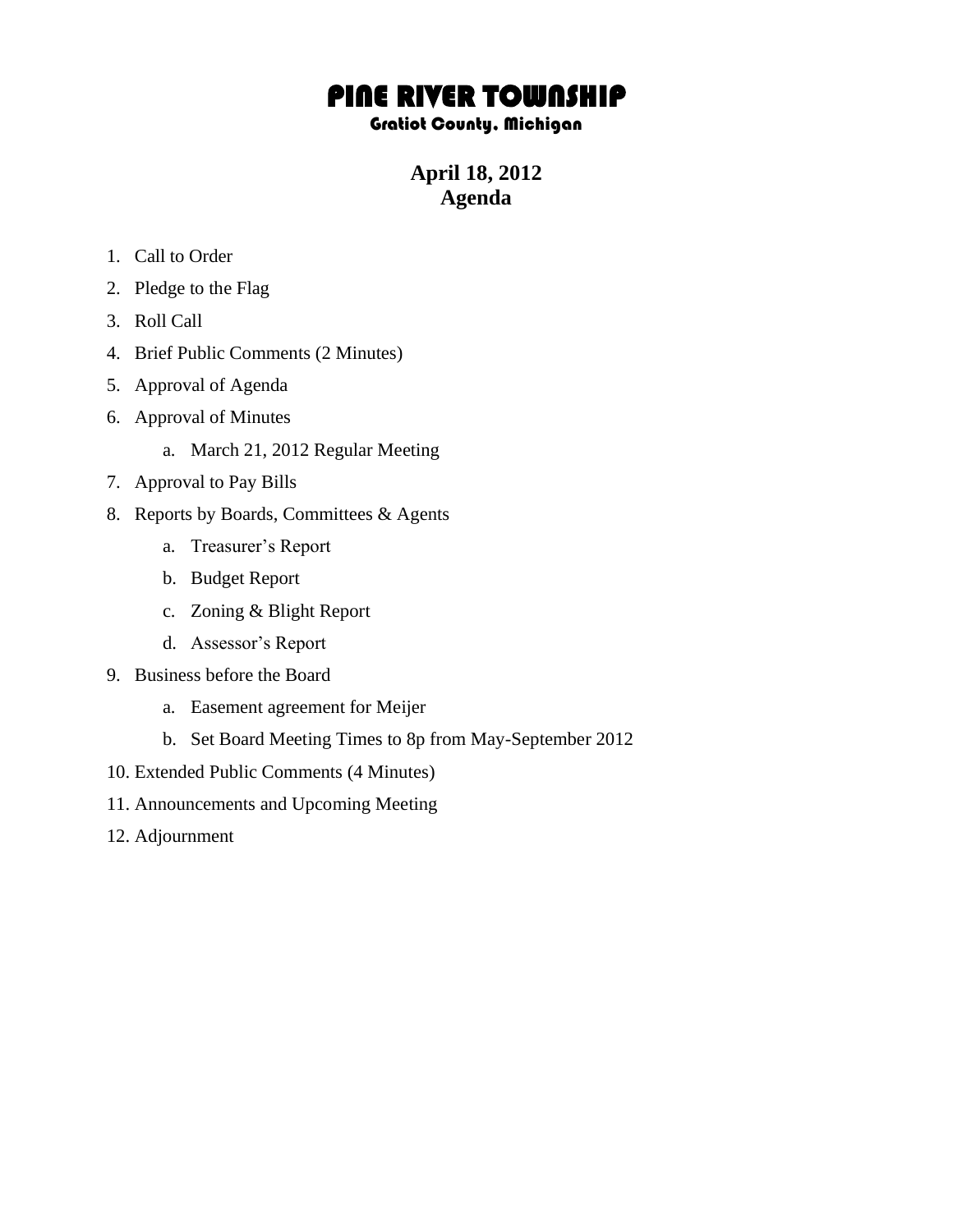## **MINUTES OF THE PINE RIVER TOWNSHIP BOARD MONTHLY MEETING APRIL 18, 2012**

- 1. The regular monthly meeting of the Pine River Township Board was called to order at 7:00 pm by Supervisor Beeson at the Township Hall.
- 2. Pledge the flag: The board and the public said the pledge to the flag.
- 3. Roll Call: Moeggenborg: present, Best: present, Baker: present, Beeson: present, Rademacher: present. All board members present.
- 4. Brief Public comments (2 minutes):
- 5. Approve the Agenda: Motion by Best: second by Moeggenborg: to approve the Agenda as presented. All board members approved. Motion carried 5-0.
- 6. Approve the Minutes: Motion by: Moeggenborg: second by Best: to approve the Regular Meeting Minutes of March 21, 2012. All board members approved. Motion carried 5-0.
- 7. Approval to Pay Bills:

Motion made by Moeggenborg: second by Best: to pay bills as presented in the amount of \$ 28,666.07. All board members approved. Motion carried 5-0.

- 8. Reports by Boards, Committees & Agents
	- a. Treasurers Report Discussion; report placed on file.
	- b. Budget Report Discussion: report placed on file.
	- c. Zoning & Blight Officer Discussion: report placed on file
	- d. Assessor Report Discussion
- 9. Business before the Board
	- a. Easement agreement for Meijer Inc. Motion made by Baker: second by Moeggenborg to approve the request by Meijer Inc. for First Amendment To Easement. Roll Call: Baker Aye; Rademacher Aye, Best Aye, Beeson Aye; Moeggenborg Aye. 5 – Ayes; 0 Nays. Amendment passed.
	- b. Set Board Meeting time to 8pm from May August 2012 Motion by Baker; second by Best to change the time for the Regular Pine River Township Board Meeting on the 3rd Wednesday of May, June, July, and August to 8:00pm. All board members approved. Motion carried 5-0.
- 10. Extended Public Comments (4 Minutes):